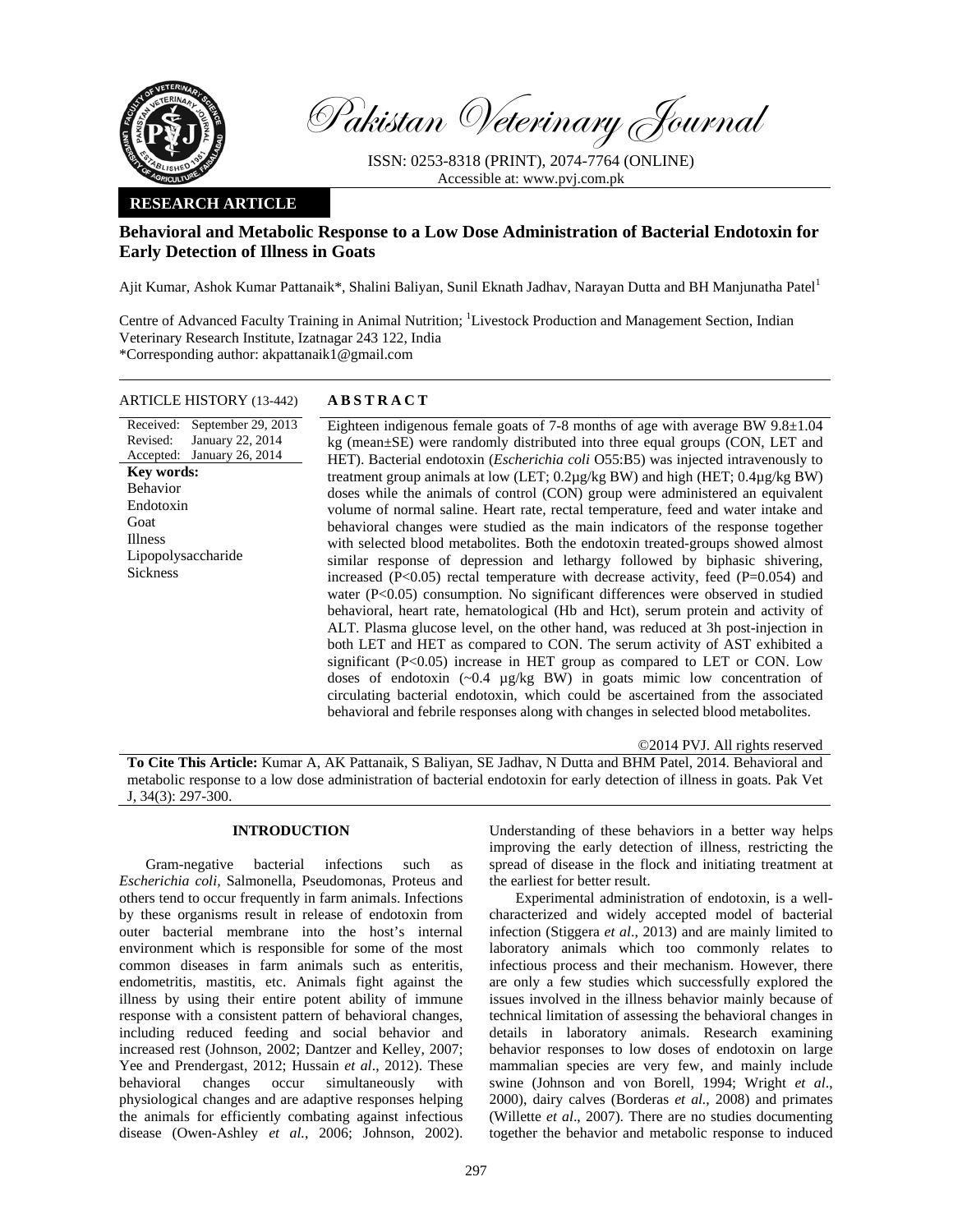sickness in indigenous goat, an important farm animal of India. Thus for better understanding the early behavioral response of goats to mild illness, we examined the effect of low doses of endotoxin on heart rate, body temperature, feed and water intake and behavioral changes accompanied the presence of fever together with few relevant blood metabolites.

### **MATERIALS AND METHODS**

**Animals and experimental design:** Eighteen indigenous female goats of 7-8 months of age with mean BW 9.8±1.04 kg were randomly distributed into three equal groups (CON, LET and HET). The animals were offered a nutritionally balanced diet comprised of concentrate mixture and wheat straw. After a week of adaptation, bacterial endotoxin (*Escherichia coli* O55:B5, L2880; Sigma-Aldrich, St. Louis, MO) prepared in sterile pyrogen-free normal saline was injected intravenously to treatment group animals at low (LET; 0.2µg/kg BW) and high (HET; 0.4µg/kg BW) doses while the animals of control (CON) group were administered an equivalent volume of normal saline.

**Physiological and behavioral measures:** The rectal temperature (RT) and heart rate (HR) were recorded on each goat before and at 3 and 24h of endotoxin injection. Video camera recording was done to record the behavior of each animal between 1.5 to 4.5h post-injection. The feed intake pattern was monitored by weighing residue at 4.5h and 24h after the injection. Water intake was also recorded for each animals offered twice at 1.5h and 4.5h post-injection.

**Blood sampling and analysis:** Venous blood samples were collected with and without anticoagulant at 0 and 3h after endotoxin administration. The anticoagulated blood was used for estimation of Hb and Hct by cyanmethemoglobin and microhaematocrit method, respectively. Plasma was used for glucose and serum was used for analysis of total protein, albumin, globulin, ALT and AST using commercially available kits (Span Diagnostics Ltd., India).

**Statistical analysis:** Results obtained from the study were subjected to one way ANOVA using statistical software SPSS v.20.

#### **RESULTS**

**Animal response and physiological changes:** Animals treated with endotoxin exhibited different behavioral changes post-inoculation in comparison to the control animals. There was no effect of dose of endotoxin and both the treatment groups showed almost similar responses. The change of behavior sign started to appear in about 40 to 60 mins after endotoxin administration which became stronger with time and then finally disappeared recovering to normal state. The behavior sign of depression, lethargy, sleepy and uninterested in surrounding were observed at first followed by biphasic shivering with muscles twitching which appeared to be stronger in hind legs. Few animals in the treatment groups showed mild diarrhea. The affected animals stood still

with no obvious movement. These behavior changes were common to both the treatment groups, although the response strength varied from one individual to another. Some animals responded very early with mild behavior changes whereas others took time to respond.

Endotoxin treated animals showed increased rectal temperature with reduced activity and feed consumption. The time course changes of physiological variables like HR and RT after endotoxin injection are listed in Table 1. There was no statistical difference in the HR of the animals among the three groups. Administration of endotoxin increased (P<0.05) the RT in LET and HET groups by 2.08 and 1.97°F, respectively, after 3h, whereas the increase was only  $0.92^{\circ}$ F in the CON group animals injected with normal saline. However, no impact of the endotoxin could be observed when RT was recorded after 24h of endotoxin administration.

**Behavioral attributes and feed and water consumption:** Mean value of some important behaviors (standing, lying, urination and defecation) during 1.5h before and after peak RT and intake of feed and water during 4.5h after normal saline or endotoxin injections are shown in Table 2. Although the treated animals evidently spent more time lying down, there was statistically no difference  $(P>0.05)$  among the groups in the time spent for standing or lying. Likewise, the frequency of urination was comparatively higher in the treated groups of animals, although non-significantly. However, there was no difference in the frequency of defecation among the three groups of goats. The treatment with endotoxin resulted in a significant (P<0.05) reduction in water consumption by the animals under the LET and HET groups as compared to the CON; there was however no difference between the two treatment groups. There was lower intake of concentrate supplement by both the treatment groups compared to the CON. However, the intake of straw remained similar (P>0.05) among the three groups. Consequently, the total feed consumption over the period of 4.5h was reduced in both the endotoxin-treated groups. The rate of feed consumption also showed lower values in the LET and HET vis-à-vis the CON goats. The animals preferred to consume concentrate in comparison to wheat straw to meet their nutritional requirement. Few animal were found to eat wheat straw together with concentrate but most of them started consuming wheat straw only after finishing the concentrate part of the total feed offered. This kind of selective feeding was observed irrespective of endotoxin treatment. There were, however, no differences observed in feed intake after 24h of endotoxin or normal saline injection.

**Hematology and blood metabolites:** Data on the blood biochemical parameters are presented in Table 3. There were no differences among the groups in the 0h values of any of the blood parameters. No significant differences were observed in studied hematological (Hb and Hct) variables among the three groups at 3h post-injection. The serum levels of total protein, albumin, globulin and A:G ratio remained similar  $(P>0.05)$  among the three groups when measured after 3h of endotoxin injection. The 3hplasma glucose level, on the other hand, showed a significant  $(P<0.05)$  reduction in both the endotoxinadministered groups as compared to the control. There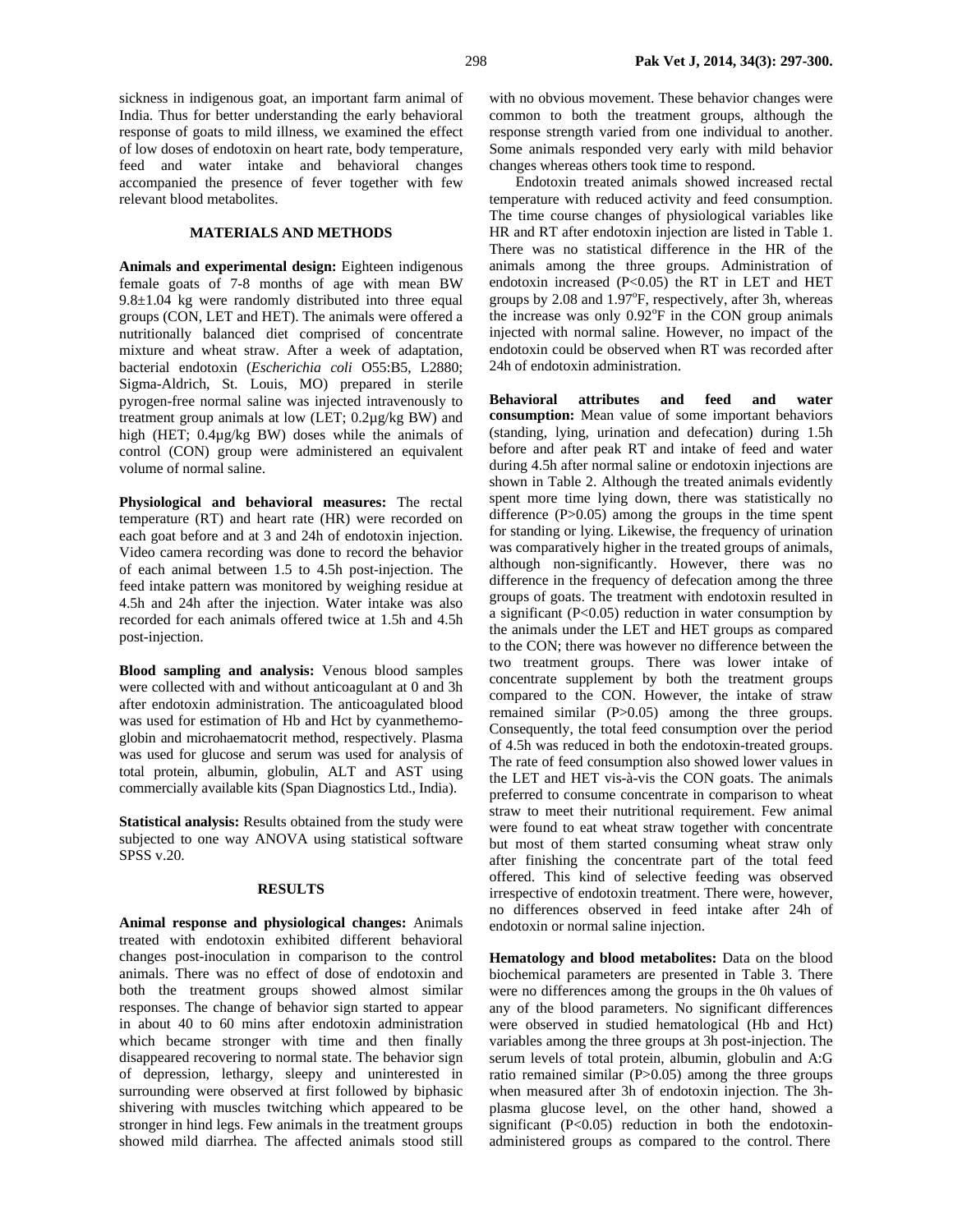**Table 1:** Variations in heart rate and rectal temperature of goats exposed to low (LET; 0.2µg/kg BW) and high (HET; 0.4µg/kg BW) dose of endotoxin

| Parameters                                                                                |                     | Treatment groups    | <b>SEM</b>          | P-Value |         |  |  |
|-------------------------------------------------------------------------------------------|---------------------|---------------------|---------------------|---------|---------|--|--|
|                                                                                           | CON                 | LET                 | <b>HET</b>          |         |         |  |  |
| Heart rate (beats/min)                                                                    |                     |                     |                     |         |         |  |  |
| 0h                                                                                        | 78.67               | 80.00               | 76.67               | 3.10    | 0.751   |  |  |
| 3h                                                                                        | 93.33               | 101.33              | 99.00               | 4.08    | 0.385   |  |  |
| Changes (0-3h)                                                                            | 14.67               | 21.33               | 22.33               | 3.26    | 0.228   |  |  |
| 24h                                                                                       | 79.33               | 82.00               | 79.00               | 2.59    | 0.675   |  |  |
| Rectal temperature (°F)                                                                   |                     |                     |                     |         |         |  |  |
| 0h                                                                                        | 102.20              | 102.28              | 102.72              | 0.24    | 0.280   |  |  |
| 3h                                                                                        | 103.12 <sup>a</sup> | 104.37 <sup>b</sup> | 104.68 <sup>b</sup> | 0.17    | < 0.001 |  |  |
| Changes (0-3h)                                                                            | 0.92 <sup>a</sup>   | 2.08 <sup>b</sup>   | 1.97 <sup>b</sup>   | 0.21    | 0.002   |  |  |
| 24h                                                                                       | 102.08              | 102.33              | 102.60              | 0.17    | 0.139   |  |  |
| <sup>ab</sup> Values<br>a row bearing different superscripts differed significantly<br>in |                     |                     |                     |         |         |  |  |

(P<0.05).

Table 2: Behavioral attributes<sup>†</sup> and feed consumption of goats exposed to low (LET; 0.2µg/kg BW) and high (HET; 0.4µg/kg BW) dose of endotoxin

|                                                       |                   |            | P                |                                                                                                                                                                                                                                                                  |
|-------------------------------------------------------|-------------------|------------|------------------|------------------------------------------------------------------------------------------------------------------------------------------------------------------------------------------------------------------------------------------------------------------|
| CON                                                   | LET               | <b>HET</b> |                  | Value                                                                                                                                                                                                                                                            |
| 147                                                   | 133               |            |                  |                                                                                                                                                                                                                                                                  |
| 33                                                    | 47                |            |                  |                                                                                                                                                                                                                                                                  |
| 0.50                                                  | 1.17              | 0.83       | 0.41             | 0.532                                                                                                                                                                                                                                                            |
| 3.17                                                  | 3.50              |            |                  |                                                                                                                                                                                                                                                                  |
|                                                       |                   |            |                  |                                                                                                                                                                                                                                                                  |
|                                                       |                   |            |                  |                                                                                                                                                                                                                                                                  |
| 234.17                                                | 153.00            |            |                  |                                                                                                                                                                                                                                                                  |
| 41.67                                                 | 21.67             |            |                  |                                                                                                                                                                                                                                                                  |
| 275.80                                                | 174.65            |            |                  |                                                                                                                                                                                                                                                                  |
| 1.02 <sup>a</sup><br>Rate of feed consumption (g/min) | 0.65 <sup>b</sup> |            |                  |                                                                                                                                                                                                                                                                  |
| 402.47                                                |                   |            |                  |                                                                                                                                                                                                                                                                  |
|                                                       |                   |            | Treatment groups | SEM<br>138 10.82 0.658<br>42 10.82 0.658<br>3.33 0.76 0.953<br>689.83 <sup>a</sup> 327.00 <sup>b</sup> 412.12 <sup>b</sup> 83.63 0.020<br>146.67 25.91 0.055<br>23.33 9.13 0.260<br>169.93 31.65 0.054<br>$0.63^{\circ}$ 0.12 0.054<br>344.65 326.60 36.07 0.327 |

abValues in a row bearing different superscripts differed significantly (P<0.05); † During 90min before and after peak rectal temperature (at 3h post-inoculation); <sup>‡</sup>Total feed intake after 24h of normal saline or endotoxin injection.

Table 3: Selected hematological and blood metabolites<sup>†</sup> of goats exposed to low (LET; 0.2µg/kg BW) and high (HET; 0.4µg/kg BW) dose of endotoxin before and at 3h (peak rectal temperature) after injection

|                      | Hour post- |                                               | Treatment groups |                                      |            | P     |
|----------------------|------------|-----------------------------------------------|------------------|--------------------------------------|------------|-------|
| Parameters           | injection  | CON                                           | LET              | HET                                  | <b>SEM</b> | Value |
| Haematocrit (%)      | 0h         | 30.50                                         | 27.83            | 27.83                                | 1.04       | 0.146 |
|                      | 3h         | 27.83                                         | 26.17            | 27.67                                | 1.18       | 0.558 |
| Hemoglobin (g/dl)    | 0h         | 14.41                                         | 12.89            | 13.44                                | 0.56       | 0.189 |
|                      | 3h         | 13.88                                         | 13.03            | 13.31                                | 0.70       | 0.688 |
| Glucose (mg/dl)      | 0h         | 66.39                                         | 64.30            | 62.76                                | 3.22       | 0.732 |
|                      | 3h         | 82.92 <sup>a</sup>                            | $66.81^{b}$      | 62.06 <sup>b</sup>                   | 4.57       | 0.014 |
| Total protein (g/dl) | 0h         | 7.31                                          | 6.7 I            | 7.05                                 | 0.47       | 0.674 |
|                      | 3h         | 6.25                                          | 6.28             | 6.56                                 | 0.27       | 0.676 |
| Albumin (g/dl)       | 0h         | 3.28                                          | 3.30             | 3.13                                 | 0.14       | 0.665 |
|                      | 3h         | 3.24                                          | 3.02             | 3.05                                 | 0.16       | 0.573 |
| Globulin (g/dl)      | 0h         | 4.03                                          | 3.40             | 3.92                                 | 0.44       | 0.565 |
|                      | 3h         | 3.01                                          | 3.26             | 3.51                                 | 0.23       | 0.343 |
| A:G ratio            | 0h         | 1.06                                          | 0.99             | 0.83                                 | 0.20       | 0.695 |
|                      | 3h         | ЫI                                            | 0.93             | 0.91                                 | 0.09       | 0.243 |
| ALT (IU/L)           | 0h         | 44.5 I                                        | 45.76            | 48.32                                | 4.74       | 0.847 |
|                      | 3h         | 89.30                                         | 96.86            | 117.48                               | 6.97       | 0.296 |
| AST (IU/L)           | 0h         | 87.66                                         | 92.15            | 99.I7                                | 12.70      | 0.515 |
|                      | 3h         | $102.73^{\circ}$                              |                  | $114.84^{\circ}$ 173.41 <sup>b</sup> | 12.20      | 0.002 |
| abValues in<br>a row | bearing    | different superscripts differed significantly |                  |                                      |            |       |

(P<0.05).

was no variation in the serum activity of ALT in either periods of measurement. However, there was a significant (P<0.05) increase observed in serum activity of AST in HET group, measured at 3h post-endotoxin treatment, as compared to LET or CON.

#### **DISCUSSION**

Behavior changes were observed following the endotoxin administration in animals of both the treatment groups. Mild doses of endotoxin result in shivering due to

parasympathetic nervous system excitation accompanied by febrile response, an early indicator of development of sickness. There was no significant change in the heart rate upon endotoxin administration recorded in our study. Possibly the responses of the goats to the handling involved in measuring HR might have masked the supposedly effects of endotoxin on the HR. An increase was recorded in rectal temperature in the endotoxintreated groups but no differences were found between high and low doses of endotoxin. This could be possibly because of the fact that both doses were already mild for goats. The current observations on the effects of endotoxin on rectal temperature are in agreement with those reported previously for sheep (Yates *et al*., 2011) and goats (Takeuchi *et al*., 1995).

There are varied reports describing the impact of endotoxin administration on the time spent on standing and lying. A previous research has indicated an increase in the time spent lying down after endotoxin administration (Johnson and von Borell, 1994); however, there are reports to the contrary (Takeuchi *et al*., 1995). We found no change in overall time spent standing or lying during the period of 1.5h before and after the peak rectal temperature. The frequency of urination and defecation were almost similar among the groups. No difference was found in defecation frequency which reflects no disturbance in the motility pattern of gastrointestinal tract.

A decrease in feed intake after endotoxin administration was observed in most of the earlier studies (Wright *et al*., 2000; Kim *et al*., 2007; Asarian and Langhans, 2010). Takeuchi *et al*. (1995) found a significant decrease of feed and water intake and time spent for feeding with endotoxin injections during an 11hobservation period in goats. Similar observations were recorded in our experiment, where endotoxin treated animals, irrespective of the dose, showed similar trends of decrease feed and water consumption with a demonstrated preference for concentrate than wheat straw during the period leading to the peak fever. This preference for concentrate might be due to its higher nutritional value as there are reports that sickness induced no change in the ingestion of nutritious food (Aubert and Dantzer, 2005). The lack of interest in feed consumption as evident from the lower rate of feed consumption (Table 2) due to endotoxin administration was not observed at 24h after injection. This, in turn, is indicative of normalization of the adverse effects of endotoxin with time and could have been caused by compensatory increase in feed consumption beyond the acute phase. In fact, a deeper look into the feed consumption pattern indicates that the average feed intake in the LET and HET groups were 63.3 and 61.6% of the CON value within first 4.5h of endotoxin injection. However, when compared after 24h, the respective values are 85.6 and 81.1% of the CON value (100%). As a result, amount of the feed consumed between 5.5 and 24h post-administration was more in LET (170.0g; 134.2%) and HET (156.7g; 123.7%) as compared to CON (126.7g; 100%). Clearly, there was a compensatory increase in feed consumption in the endotoxin-treated groups as time elapsed. In contrast, Steiger *et al*. (1999) found a significant decrease in food intake at both 4h and 24h after infusing heifers with endotoxin at 2µg/kg BW. This difference could be because of prolong infusion period of endotoxin.